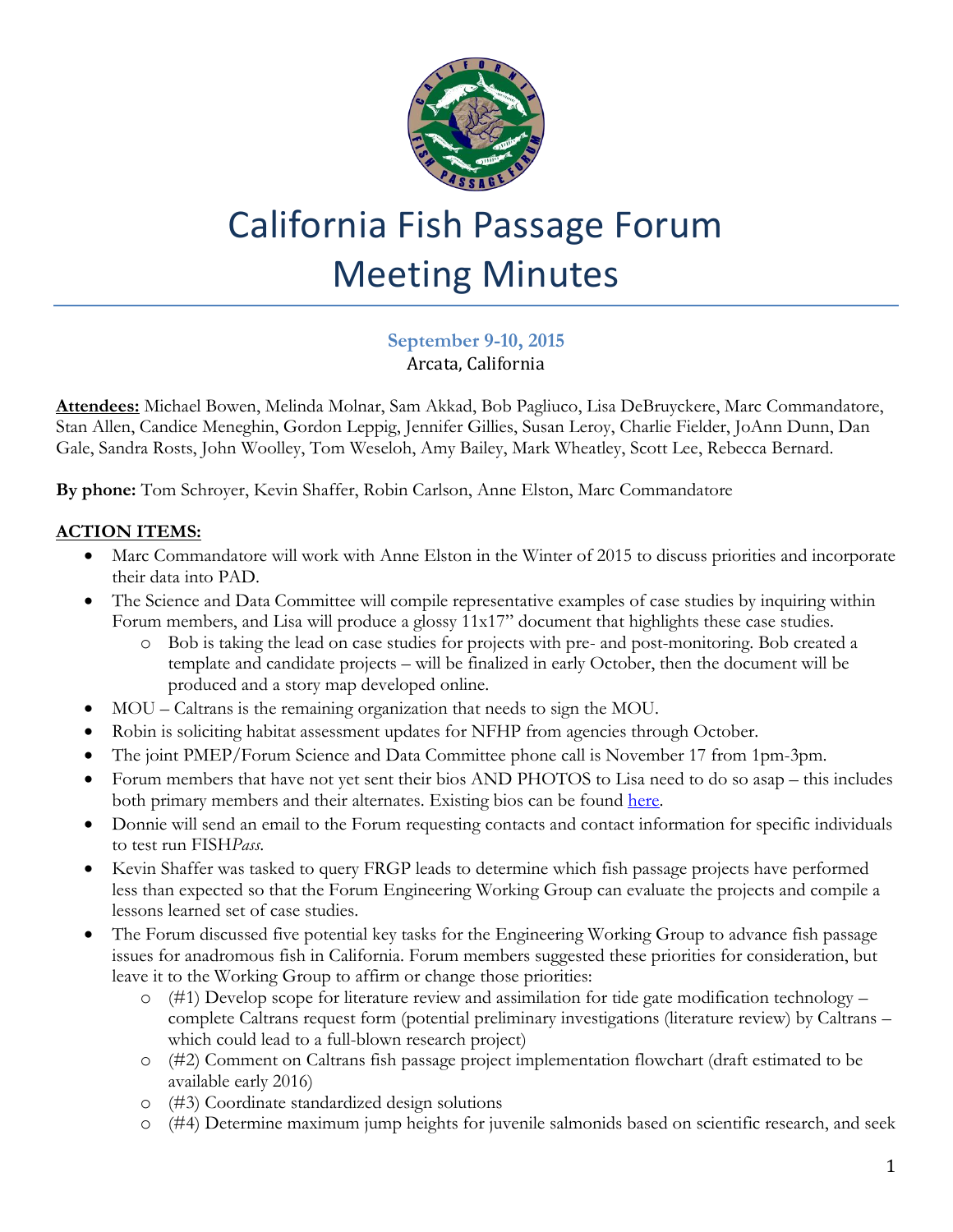policy alignment on agency criteria

o (#5) Review designs of failed projects after post-construction monitoring - reviewing designs to advance lessons learned (e.g., specific design features, how it was implemented, etc.)

Forum members also discussed the desire to ask the Engineering Working Group about their priorities, how long they estimate it would take to complete each recommended task, and any additions or deletions to the list of five suggested items.

## **DECISION ITEMS:**

- The Forum will begin meeting three times annually instead of four, and will aim for two day meetings if the agenda warrants.
- The Forum is reviving the Engineering Working Group to address five key initial tasks.

### **Agenda Items:**

- 2015 Forum work plans the [Governance, Science and Data](http://www.cafishpassageforum.org/index.cfm?fuseaction=content.display&pageID=113) and [Outreach and Education Committee](http://www.cafishpassageforum.org/media/workplans/2015forumoutreach-and-education-committeeworkplan.pdf) Forum work plans were presented and discussed. Latest versions have been uploaded to the Forum website.
- At the October NFHP Board meeting, Donnie Ratcliff will be presenting on behalf of the Forum a PowerPoint presentation has been created. The Forum recommended field trip option #2, which includes large fish screens as well as fish.
- American Rivers members were not present to discuss their request to the Forum, so this agenda item was tabled until the next meeting.
- Dan Gale of the USFWS gave [a presentation](http://www.cafishpassageforum.org/media/meetings/september2015/nfpp-presentation-2015-09-09--dg-.pdf) on USFWS-funded fish passage projects through the Conservation Partnerships Program.
- The Forum discussed the NFHP application for funding, which will be announced October 15. The Forum affirmed commitment for funding the Arroyo Grande project as the top priority project in 2016. The Forum will be transparent about the amount of funding that may be available in 2016 as a result of committing to Arroyo Grande. On the project scoresheet, the Forum combined project readiness and permitting. On the application, the Forum changed question #6 to read, "If you answered yes to the question above, please provide the PAD ID number and describe, under 'average' conditions, if it is a complete, temporal, or partial barrier and how often passage is provided for both adult and juvenile salmonids, if the information is available (e.g., meets fish passage criteria for adults 45% of the time and 0% of the time for juveniles). The updated form can be found [here.](http://form.jotform.co/form/51077082069860) The draft listserv announcement was reviewed.
- Steph Wald gave [a presentation](http://www.cafishpassageforum.org/media/meetings/september2015/cfpf-9-9-15.pdf) and update on the Arroyo Grande Creek Stream Gage Modification Project. Permits are complete, but the CDFW FRGP funding contract was cancelled in July due to a contract management determination that a funding shortfall existed. The CCSE is applying to the CDFW Watershed Restoration Grant Program – the deadline is September 16.
- Day 2 of the Forum meeting included a presentation by Melinda Molnar of Caltrans on Fish Passage Remediation on the State Highway System, followed by a great deal of discussion about how all of the agencies could work together to support one another and fish passage efforts.

Caltrans made four recommendations to the Forum:

- o Forum Governance/Permit Policy Group address permit review and application streamlining.
- o Forum Engineering Working Group address design standardization for State Highway projects, streamlining scoping, & design review/approval milestones.
- o Help identify and resolve project issues via review of active fish passage projects at scheduled Forum meetings.
- o Forum Participate in identifying opportunities to align infrastructure and recovery.

In addition, there was discussion about the Forum Permitting and Policy Committee:

exploring ways to permit fish passage projects rapidly;